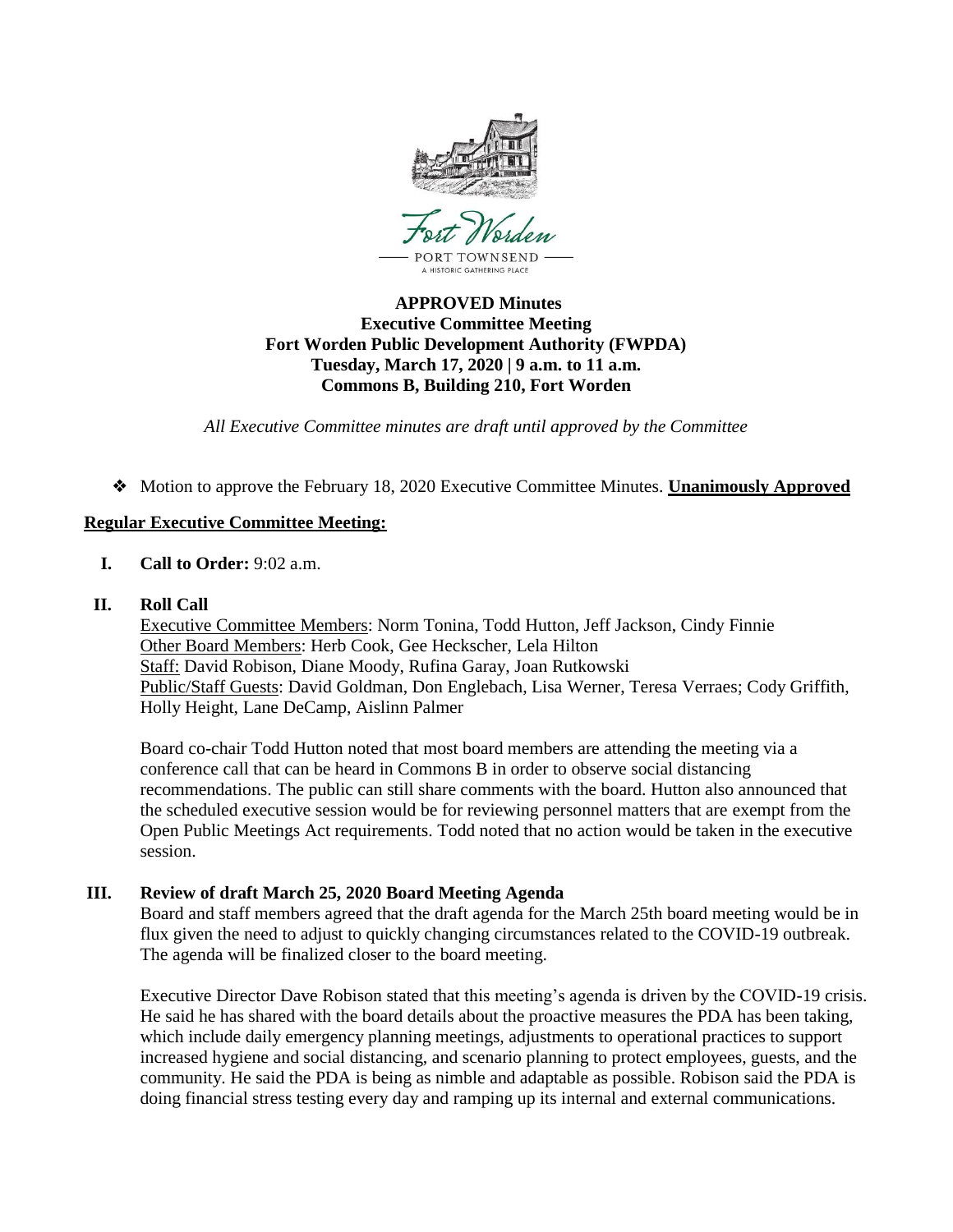Putting staff on furlough or standby is being considered, he said. Robison said today's executive session will involve consideration of personnel changes, and the board isn't expected to take any action unless there is disagreement about the staff executive team's proposed course of action.

## **IV. Review and Approval of February 18, 2020 Executive Committee Minutes Action:** Motion to approve the February 18, 2020 Executive Committee Minutes. **Unanimously Approved**

### **V. Review of Cash Flow Report**

Chief Financial Officer Diane Moody reviewed the Cash Flow report (see packet on website). She said it was very difficult to make the projection given current circumstances and uncertainty of this crisis. It was finished right before Governor Jay Inslee ordered the closure of restaurants, which she said now makes the cash flow report irrelevant. Moody said that with the closure of the PDA's restaurants, the PDA is in a much more dire situation. She said she'll have updated projections ready for the March 25th board meeting.

### **VI. Cancellation Policy**

Sales and Marketing Director Cody Griffith and Moody shared the PDA's standard cancellation policy. They talked about efforts to work with guests and partners who are seeking to cancel or reschedule reservations for accommodations, meeting spaces, and/or catering due to concerns related to the COVID-19 illness. The policy has tiered refund or fee amounts based on how close a cancellation is to the event date. Moody said the sales department has done an excellent job working with guests to reschedule to a later date, which doesn't involve any fees. The existing penalty for last-minute cancellations is being discussed, and the PDA will reduce the catering charge for all dates of cancellation to just 30% of the catering deposit, Moody said. She said partners have been asking for a policy change, such as eliminating charges for venue and accommodations cancellations in the 45-90 day range. For other groups, Moody said the PDA would continue to enforce the standard policy unless a cancellation is needed due to government mandates. In the future, the PDA also is considering requiring customers to carry event insurance policy, which is inexpensive and can help recoup expenses from these situations. Board and staff talked about the value of being able to respond to quickly-changing circumstances without having to recreate policy with each change. Griffith said that by focusing more on moving events to new dates, including into 2021, the policy hasn't yet had to change. Moody said a revised policy will be drafted and shared with the board at the March 25th meeting.

## **VII. Staff Update & Board Discussion**

## ● **Construction Projects Update**

Capital Projects Director David Beckman said Makers Square and Glamping are proceeding on schedule and on budget. Contractors are planning to move forward with these projects unless a COVID-19 related mandate shuts down construction or someone at a site contracts the illness, he said. State Parks' sewer and water projects are ahead of schedule, Beckman said.

#### ● **Makers Square Grants Update**

Robison reported that two of the grants awarded for Makers Square construction have been reappropriated by legislators into grant categories that make the funds easier to access. That means the primary project is now fully funded, he said. PDA staff are involved in a lengthy process to prepare invoices that are needed to secure reimbursements from the grants for